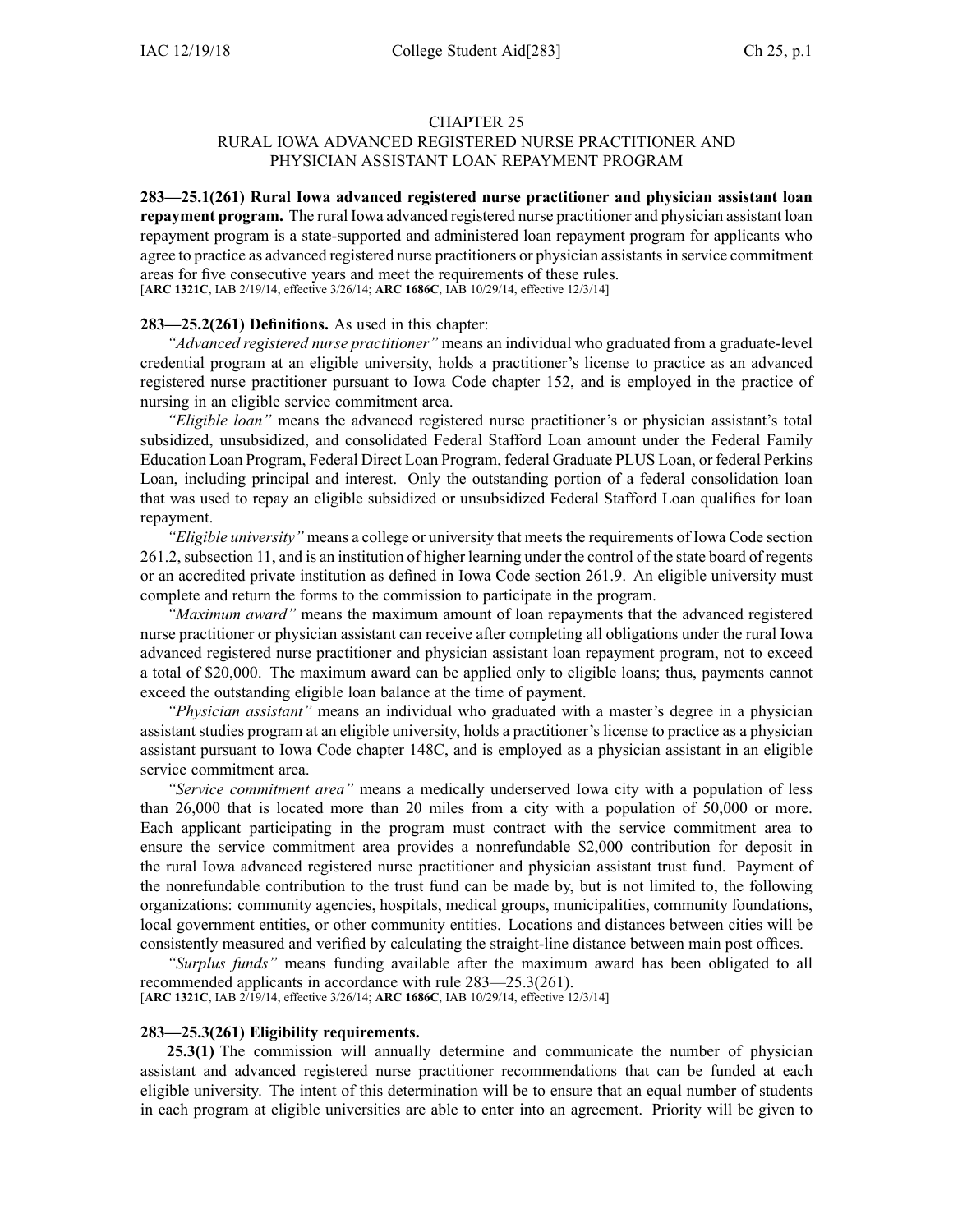applicants who are Iowa residents upon enrolling in the eligible university. "Iowa resident" means an individual who meets the residency requirements established in [283—Chapter](https://www.legis.iowa.gov/docs/iac/chapter/283.10.pdf) 10. If fewer than the maximum number of physician assistants or advanced registered nurse practitioners are recommended at an eligible university, the commission may obtain additional recommendations from the other eligible universities to award the remaining agreements.

**25.3(2)** An applicant must enter into an agreemen<sup>t</sup> with the commission during the applicant's final year of study leading to eligibility for licensure as an advanced registered nurse practitioner or physician assistant.

**25.3(3)** An applicant must be enrolled on <sup>a</sup> full-time basis and graduate from an eligible university with <sup>a</sup> graduate-level credential that qualifies the applicant to work as <sup>a</sup> physician assistant or advanced registered nurse practitioner. The commission may waive the full-time enrollment requirement for <sup>a</sup> temporary time frame only in the instance of <sup>a</sup> leave of absence approved by an eligible university. The applicant must reques<sup>t</sup> <sup>a</sup> waiver from the commission in writing.

**25.3(4)** Within nine months of graduating from an eligible university, an applicant must receive <sup>a</sup> permanen<sup>t</sup> license to practice nursing or to work as <sup>a</sup> physician assistant in the state of Iowa and engage in full-time practice, as defined by the service commitment area, as an advanced registered nurse practitioner or physician assistant for <sup>a</sup> period of five consecutive years in <sup>a</sup> service commitment area.

**25.3(5)** An applicant must annually complete and return to the commission an affidavit of completion of the employment obligation in <sup>a</sup> service commitment area.

**25.3(6)** Prior to or upon engagemen<sup>t</sup> in full-time employment in <sup>a</sup> service commitment area, the advanced registered nurse practitioner or physician assistant must contract with the service commitment area to provide <sup>a</sup> nonrefundable \$2,000 contribution for deposit in the rural Iowa advanced registered nurse practitioner and physician assistant trust fund. Payment must be received by the commission from the service commitment area prior to paymen<sup>t</sup> of any loan repaymen<sup>t</sup> awards to the advanced registered nurse practitioner or physician assistant.

**25.3(7)** Failure by the applicant to meet all eligibility requirements under these rules and in the agreemen<sup>t</sup> will result in forfeiture of all remaining unpaid payments. [**ARC [1321C](https://www.legis.iowa.gov/docs/aco/arc/1321C.pdf)**, IAB 2/19/14, effective 3/26/14; **ARC [1686C](https://www.legis.iowa.gov/docs/aco/arc/1686C.pdf)**, IAB 10/29/14, effective 12/3/14; **ARC [2205C](https://www.legis.iowa.gov/docs/aco/arc/2205C.pdf)**, IAB 10/28/15, effective 12/2/15]

# **283—25.4(261) Awarding of funds.**

**25.4(1)** Prior to accepting an offer of employment, the advanced registered nurse practitioner or physician assistant must notify the commission of the service commitment area in which the advanced registered nurse practitioner or physician assistant will be employed, and the commission will verify the eligibility of the service commitment area.

**25.4(2)** The maximum award will be paid to the advanced registered nurse practitioner's or physician assistant's eligible loan lender in five equal installments, upon successful completion of each of the five 12-month employment obligations. Failure to complete all, or any portion, of the five-consecutive-year employment obligation will result in the forfeiture of all remaining unpaid payments. An advanced registered nurse practitioner or physician assistant who fails to meet the requirements of these rules may also be subject to repaymen<sup>t</sup> of moneys advanced by the service commitment area as provided in any contract between the advanced registered nurse practitioner or physician assistant and the service commitment area.

**25.4(3)** No loan repaymen<sup>t</sup> amounts will be paid until the service commitment area provides the nonrefundable \$2,000 contribution for deposit into the rural Iowa advanced registered nurse practitioner and physician assistant trust fund.

**25.4(4)** If surplus funds are available, the commission will accep<sup>t</sup> applications from physician assistants and advanced registered nurse practitioners practicing full-time in service commitment areas. Recipient selections shall be evenly divided between physician assistants and advanced registered nurse practitioners, to the extent possible. If surplus funds are not sufficient to fund all applicants, physician assistant and advanced registered nurse practitioner applicants will be prioritized by Iowa residency status, full-time employment status, individuals working in <sup>a</sup> federally designated Health Professional